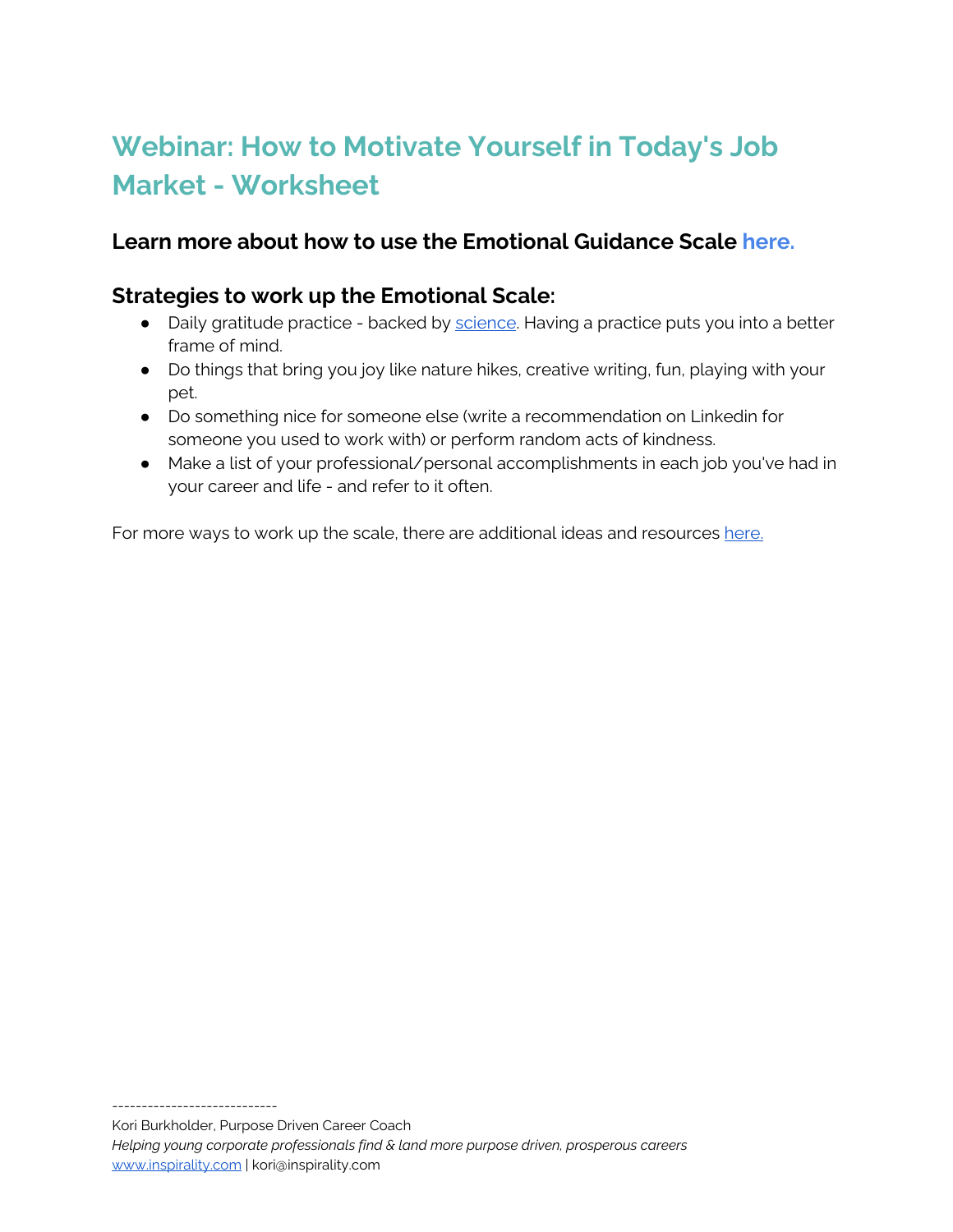

---------------------------- Kori Burkholder, Purpose Driven Career Coach *Helping young corporate professionals find & land more purpose driven, prosperous careers*

[www.inspirality.com](http://www.koriburkholder.com/) | kori@inspirality.com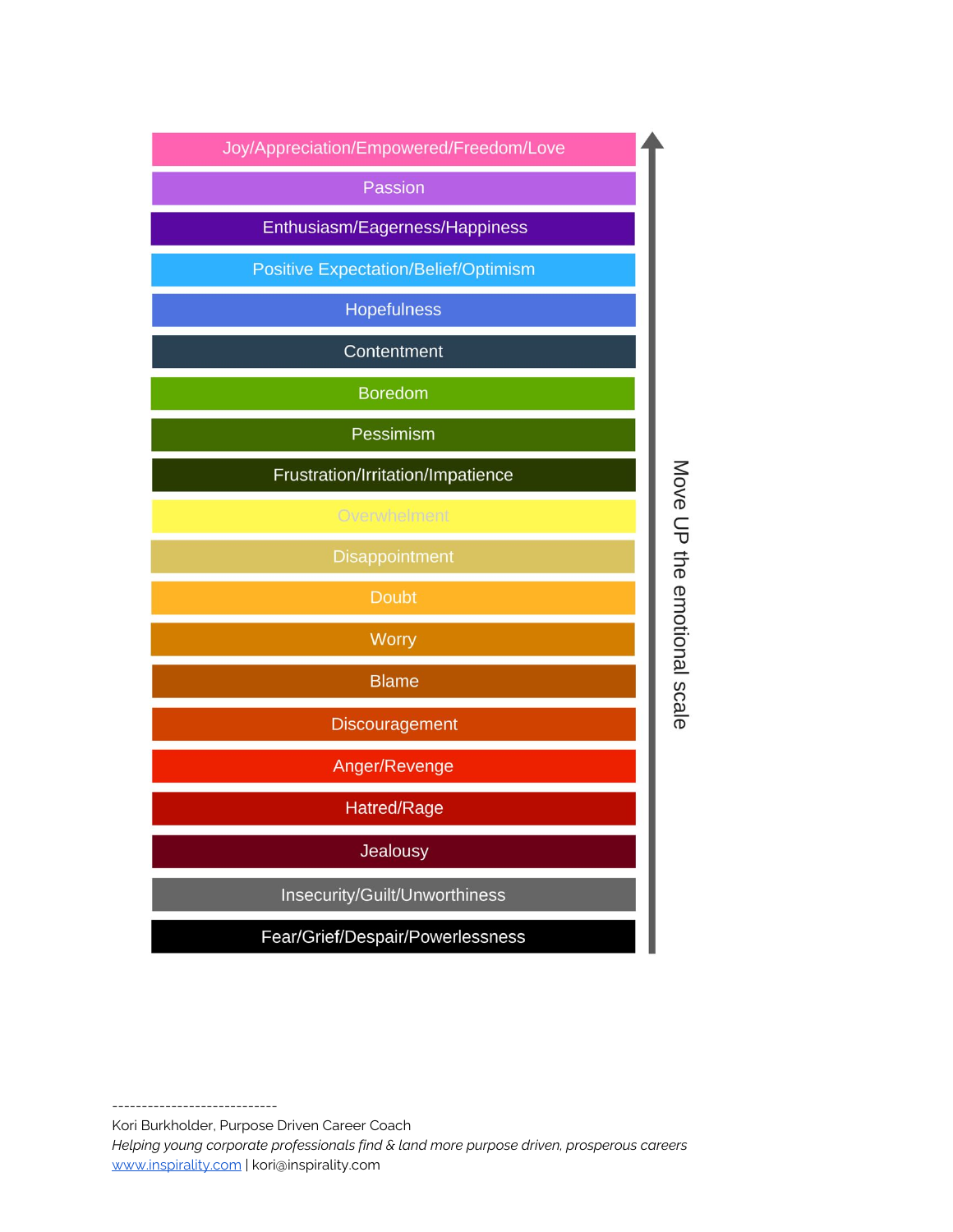### **Mindset Shifts:**

- **Knowing that finding a job is just temporary. This too shall pass.** It's a moment in time where you are growing and learning about your strength and resilience. Think back on your past when you were trying to find a job and the process and time it took to land it. It all worked out back then and it will work out this time, too. Think about your strength back then. Think about the steps you took to get there. Can you repeat that? There are clues in the past. Think one year into the future and you've landed in a dream role and looking over all that's past. What story do you want to be telling others about your journey?
- **Learning how to accept rejection** and making rejection part of the process. It's redirecting you where you need to go and one step closer to a yes. Don't wallow too long in the rejection too long. Don't take it personally. Ask the interviewee for constructive feedback (often you won't get it), but you can c*reate an empowering story of why you didn't get it.* Reflect and analyze the whole interview process and figure out how you can do better next time.
- **Do some visioning / journaling exercises.** Envision yourself landing in your dream role, feel what it's like when you hear the words, "You're hired!", or "We want to make you a competitive job offer!" Feel what it feels like in your body. Envision what it feels like to be making a difference in your new role everyday. What kind of people are you working with? Is it a creative environment? Are you working remotely? Do you get to travel? Are you in a leadership role? What kind of impact are you making throughout your work day?
- **Get in touch with your WHY.** Obviously, we all need a job to support ourselves, but it goes deeper than that. Is your why to support your family, educate your kids, be a role model, be in service to humanity, save the planet - being clear on your why is a MASSIVE motivator!
- **Connect to your Future Self:** this is part of yourself that is unstoppable, who has wisdom to share with you, who is calm and wise and knows you have what it takes to get to where you are going. I have a free Future Self Visualization kit. Download it [here](https://koriburkholder.com/welcome-to-the-future-self-visualization-fun-kit/).

# **Find a Strong Support System**

● **Surround yourself with positive people.** Perhaps those who have landed in jobs already or doing what you want to be doing. "*Surround yourself with people that inspire and encourage positive change in your life. Build a team in which you can work together to support each other and build better lives*." ― Avina Celeste

Kori Burkholder, Purpose Driven Career Coach

----------------------------

*Helping young corporate professionals find & land more purpose driven, prosperous careers* [www.inspirality.com](http://www.koriburkholder.com/) | kori@inspirality.com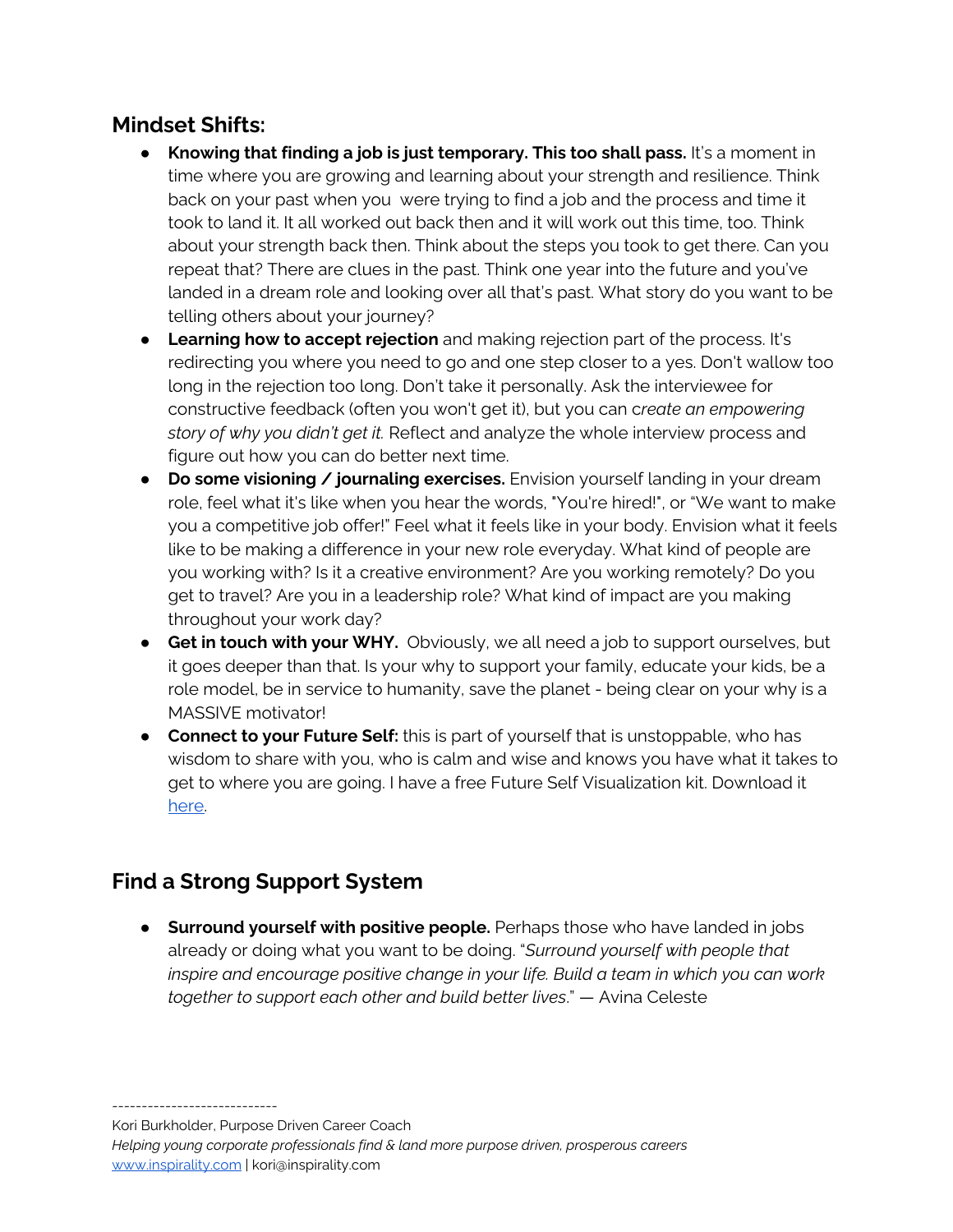- **Know that you aren't alone in this.** Put your team together. Work with a career coach, find a mentor, find an accountability partner and join forces to make things happen quicker than they'd happen on your own .
- **Join Linkedin networking groups.** Here are 6 Linkedin groups you can join, but there are so many groups specific to your industry so do some searches and find your people.
	- **○ Career [Networking](https://www.linkedin.com/groups/12180928/) - Tools & Tips** A community of individuals and business leaders who are passionate about their career growth and success while helping others to succeed, too!
	- **Jobs [Alert](https://www.linkedin.com/groups/1931300/)** [–](https://www.linkedin.com/groups/1931300/) Job search group for middle and senior-level managers worldwide.
	- **[JobsDirectUSA](https://www.linkedin.com/groups/1880575/)** Official job search group on LinkedIn for JobsDirectUSA.com.
	- **Career [Rocketeer](https://www.linkedin.com/groups/983057/) / Job Search + Career Network:** Career Rocketeer is the official portal for all go-getters, self-starters and challengers of the status quo who recognize the need to refuel on their flight to job search success and career fulfillment.
	- **A Job [Needed](https://www.linkedin.com/groups/1727767/)** A Job Posted Group is for all LinkedIn members searching for employment, posting employment or recruiters helping members find employment.
	- **[Project:](https://www.linkedin.com/groups/1816556/) Get Hired!** [–](https://www.linkedin.com/groups/1816556/) Motivational support group exclusively for job hunters to share creative strategies and stay motivated.
	- **[Job-Hunt](https://www.linkedin.com/groups/1713867/) Help** Discussion group for job seekers sharing advice and leads and networking to help one another.

# **Tips For Staying Motivated**

Get organized, find a system that works for you. Get networking!

The biggest mistake I see job seekers make is they spend too much time applying for jobs online - sometimes 80-90% of their time is spent online and only 10-20% is spent networking.

#### **Those numbers should be flipped!**

- 40% of hires come from referrals, the next largest channel is via career sites at 21% (almost half as many!)
- Referrals get hired in an average of 3 weeks while other applicants take up to 7 weeks
- Referrals get paid more on average than cold applicants ([source](https://cultivatedculture.com/how-to-get-a-job-anywhere-no-connections/))

Kori Burkholder, Purpose Driven Career Coach

----------------------------

*Helping young corporate professionals find & land more purpose driven, prosperous careers* [www.inspirality.com](http://www.koriburkholder.com/) | kori@inspirality.com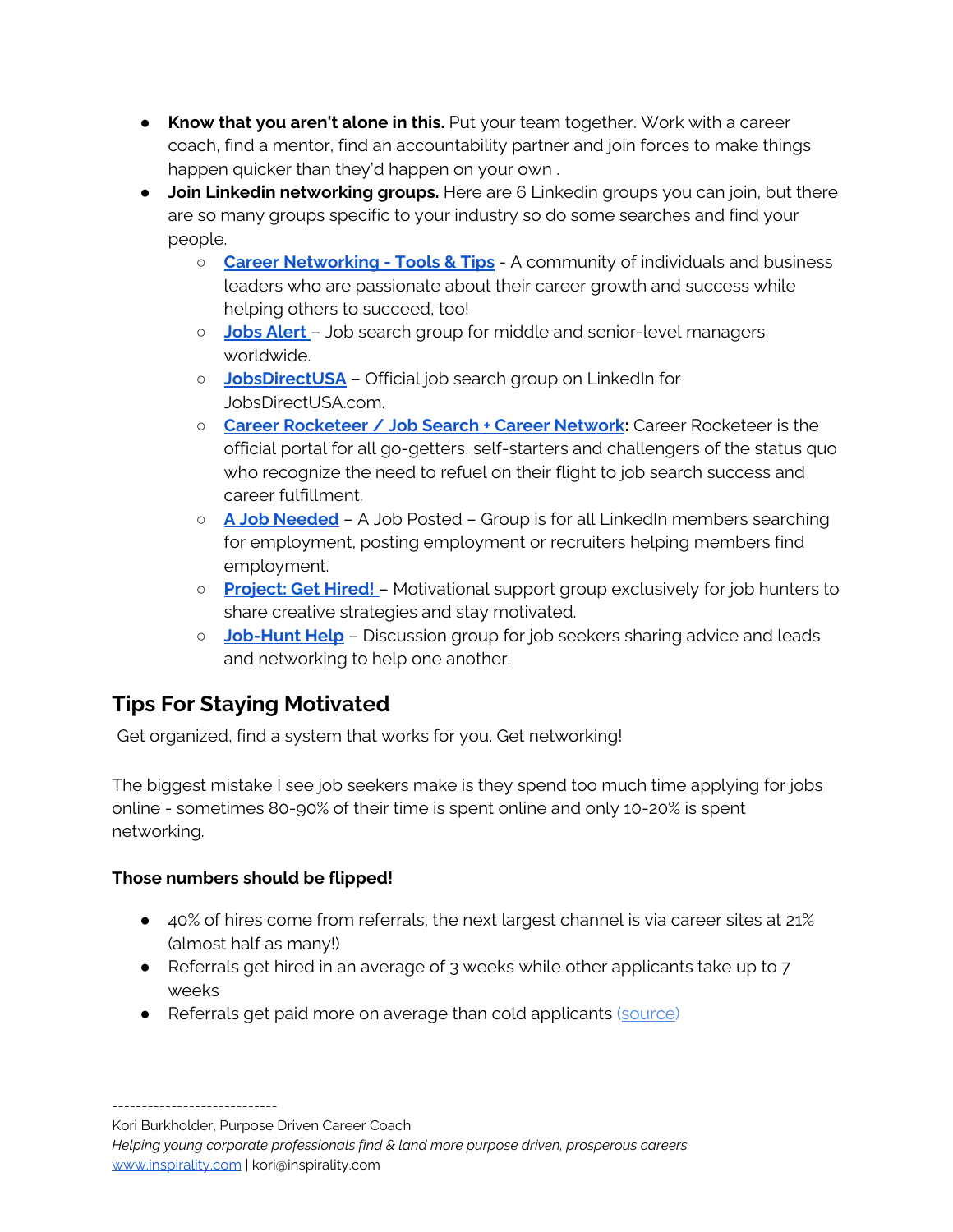# **CREATE STRUCTURE in your week. Sample schedule.**

- **New Opportunity Monday** adding 2 new dream companies and roles to your job search roster. Set up Google Alerts. Do you know anyone who works at these companies? Scour Linkedin. See what kinds of opportunities are available. If there isn't one, could you create one? Find the hiring manager on the team you'd like to be working with. (research based)
- **New Outreach Tuesday:** find new connections via Linkedin and your professional network at these new dream companies. Connect and send thoughtful connection requests. Don't ask, just connect. (See HOW TO GET A JOB ANYWHERE WITH NO CONNECTIONS [resource](https://cultivatedculture.com/how-to-get-a-job-anywhere-no-connections/) for strategy). Join Linkedin groups specific to the target industry and roles.
- **Follow up & Apply Wednesday:** follow up with contacts and jobs you haven't heard back from and apply for 2 new jobs based on your research on Monday and Tuesday. Tapping into the "Hidden Job Market" (those roles in companies that aren't advertised).
- **ReConnection Thursday**: Reach out to 3 people from previous roles & even friends each week for Zoom chats. Be sure to share what you are looking for and offer your help for them, too! Networking is a two way street. Always ask for what they need too. Schedule networking happy hours. be the organizer and strategic that way you can craft who will be on the calls. Or schedule In person Networking events (if applicable). Join one relevant professional organization.
- **Wellbeing and Learning Friday:** Make time for self care whether that's meditation, yoga, nature walks, art, fun, right brain activities. **Learn new skills**: what would complement your existing skills? Take a class online. Udemy or Coursera might have what you're looking for. **Volunteer:** strategically find a place that is relevant to your career volunteer while you are job searching. It will make you feel good and you can put this on your resume and networking at the same time!

# **On-Going self care practices during your job search**

- **Get a good night's sleep** a good 7-8 hours. Your mind and body needs proper rest to have a productive day.
- **Diet and nutrition** be aware of the food you're eating and how it affects your energy levels. Reduce alcohol consumption (affects your focus, energy levels, mood).
- **Drink plenty of water throughout your day** stay hydrated, drinking water significantly affects energy levels and brain function.
- **Give yourself permission to take a break when you need it** if you feel burnt out, acknowledge it and take a break to meditate, go out for a walk, explore your creativity, call a friend.

----------------------------

Kori Burkholder, Purpose Driven Career Coach

*Helping young corporate professionals find & land more purpose driven, prosperous careers* [www.inspirality.com](http://www.koriburkholder.com/) | kori@inspirality.com